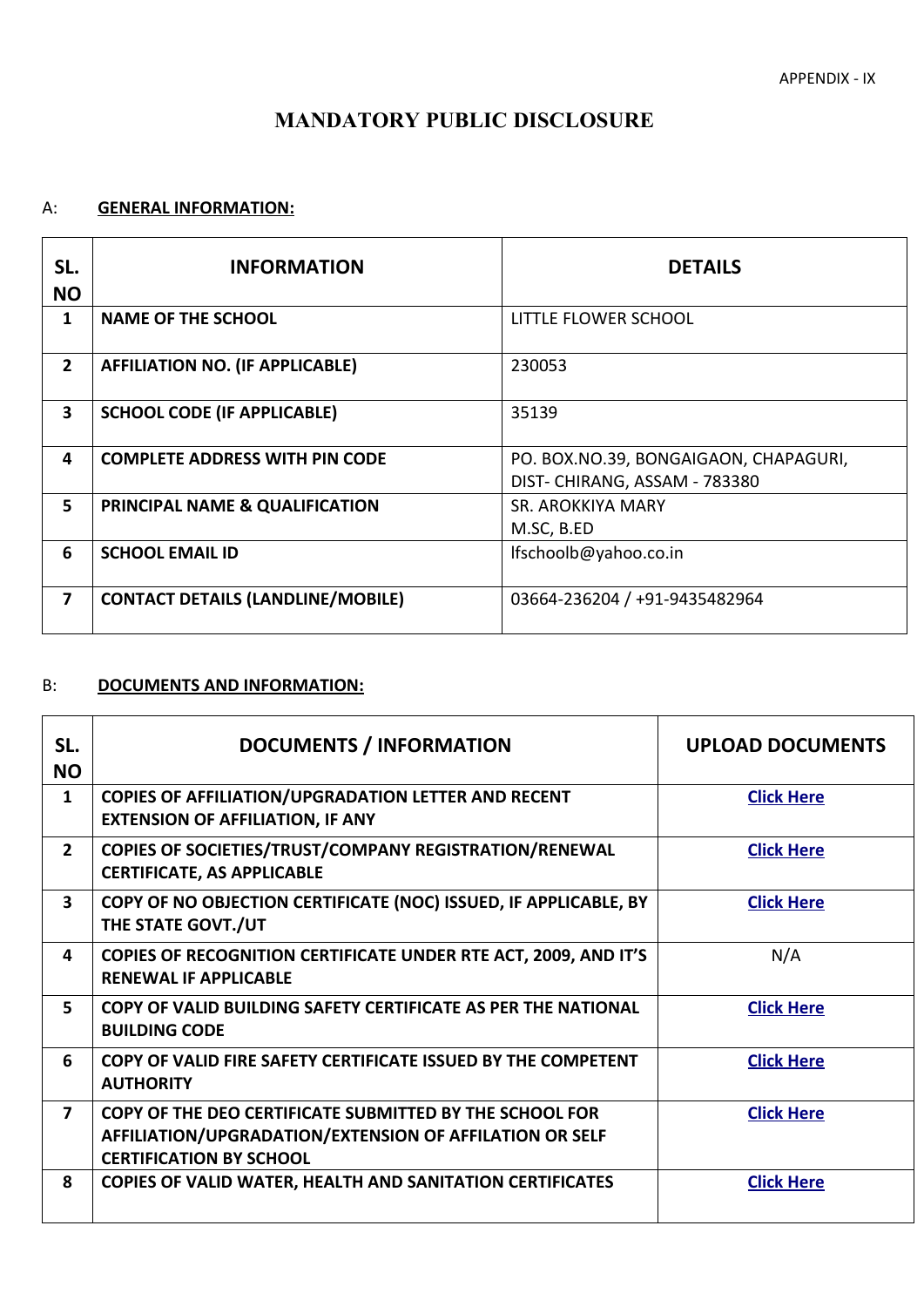# C: **RESULT AND ACADEMICS:**

| S.NO         | <b>DOCUMENTS / INFORMATION</b>                                                          | <b>UPLOAD</b><br><b>DOCUMENTS</b> |
|--------------|-----------------------------------------------------------------------------------------|-----------------------------------|
| 1            | FEE STRUCTURE OF THE SCHOOL                                                             | <b>Click Here</b>                 |
| $\mathbf{2}$ | <b>ANNUAL ACADEMIC CALENDAR</b>                                                         | <b>Click Here</b>                 |
| 3            | LIST OF SCHOOL MANAGEMENT COMMITTEE (SMC)                                               | <b>Click Here</b>                 |
| 4            | LIST OF PARENTS TEACHERS ASSOCIATION (PTA) MEMBERS                                      | N/A                               |
| 5            | <b>LAST THREE - YEAR RESULT OF THE BOARD EXAMINATION AS PER</b><br><b>APPLICABILITY</b> | <b>Click Here</b>                 |

## **RESULT CLASS: X**

| S.NO.          | <b>YEAR</b> | <b>NO. OF REGISTERED</b><br><b>STUDENTS</b> | <b>NO. OF STUDENTS</b><br><b>PASSED</b> | <b>PASS</b><br><b>PERCENTAGE</b> | <b>REMARKS</b>   |
|----------------|-------------|---------------------------------------------|-----------------------------------------|----------------------------------|------------------|
|                | 2016-17     | 78                                          | 72                                      | 94%                              | <b>GOOD</b>      |
| $\overline{2}$ | 2017-18     | 82                                          | 82                                      | 100%                             | <b>EXCELLENT</b> |
| 3              | 2018-19     | 83                                          | 83                                      | 100%                             | <b>EXCELLENT</b> |
| 4              | 2019-20     | 100                                         | 99                                      | 99%                              | <b>GOOD</b>      |

## **RESULT CLASS: XII**

| S.NO. | <b>YEAR</b> | <b>NO. OF REGISTERED</b><br><b>STUDENTS</b> | <b>NO. OF STUDENTS</b><br><b>PASSED</b> | <b>PASS</b><br><b>PERCENTAGE</b> | <b>REMARKS</b>   |
|-------|-------------|---------------------------------------------|-----------------------------------------|----------------------------------|------------------|
|       | 2018-19     | 41                                          | 40                                      | 99%                              | <b>GOOD</b>      |
|       | 2019-20     | 46                                          | 46                                      | 100%                             | <b>EXCELLENT</b> |